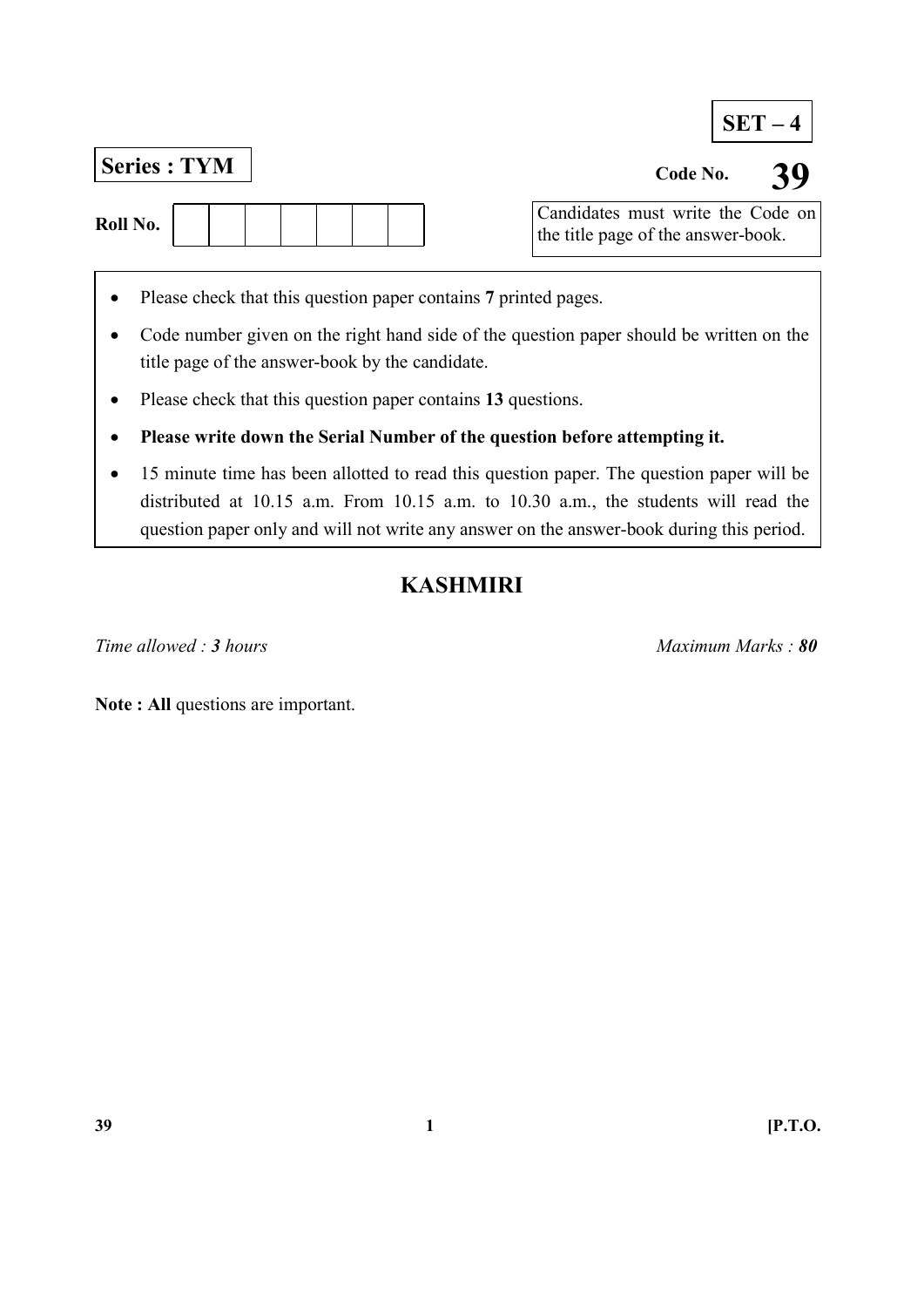بەاقتياس ئەوبتە أخرس پىيھ دىنە بېتىن سوالن دېوجواپ \_\_  $\overline{1}$ 

به جهااوےسبه زیسُ انسابندؤ ق ہیتھآسہ نہ سہُ چھ<sup>تمِس</sup> انسانہ پبند کھوتہِ طاقتور<sup>ی</sup>س نہ کا نہہ پ<sup>م</sup>تھیارآسہِ ۔لیٰہذا گۆ دسە<sup>ٔ ت</sup>ىبند كھوپتە زى<u>اد</u> مہذب -آياسەُ حچھامہذب كِنە نە<sup>دى</sup>يُس انسان كمزور چھُ آسان سەُ چھ<sub>ُ</sub> نە ہیكان *ڈىتھ ن*ەسەُ چھُ مہذب بتكيا ز*نمِس چھُ دہشت* زِسہُ مالالیں گ<sup>و</sup>لی ٗ ٗ ۔

ژ پے پھے خبر نہ کے کینہہ ؤ ری برونٹھ اوں پینتہ ا کھ جنگ ۔دُنیپکو اکثر مُلک اُسچ اتھ منز شر یک ۔تمو منز اوں برطانىيە كۈشش كران ز دۇ بمەطر فكى تىتى لۈڭ گەڭرىھى مارنە يخ تىتى سەُ مأرتھ ہىكە بەل<sup>ت</sup>گرىزادىن جرمنى ہىند كەلۈ كەمارىنچ <sup>كۈش</sup>ش ۔<br>کران پتہ جرمنی ہندی اُسی انگریز ماران ۔اتھ جنگس منزا پہ کچھ بڈکہ لؤ کھ مارنیہ۔ پتہ ساسہ بڈکہ گمیہ زندگی ہند خاطر کھوٹھ ز د<sup>\_كی</sup>نژن روزِ نہ أچھےٗ يترِ گَيه أَنِّي – باقين روزِ نہ *نِرِ زينگ -ژ*ينے آ<sup>س</sup>نتھ فرانس منز پابنيبر <sub>كُن</sub>ه جايه''جنگى كھوٹھ ز دلوٰ كھ ۇچىم -<br>ۇچىم - پىرسس مىز چۇ زىيىنەتل رىلن مىزېيهند خاطر خاص سېپپە آسان - ژېچىكىھا زانان يېلۈ كن كِرْدىكا نېپەم پذب پاڭايە جار چ<sup>ے</sup> کتھا۔اگر زِ انسان چھ گنہ کوچس منزلڑ اُ ےکران پُلسہ وول چھٔ تیمن ری<sub>ج</sub>رنٹھ کران <del>پن</del>ے ہر کاً نسہ چھٔ ونان زِئیم چھے٘ ۔<br>ئمبینہ بےگریڈین مُلکن ہنز پانہ واُنی لڑا <sub>سے ک</sub>رنی پتہ ساسہ بُدکہ پتہ کچھ بُدکہ لوٗ کھ پارنی کو اور مادیادِ کمبینہ پن پتہ بے وقوٗ فی چىق ۔ پہ چھن<sup>جن</sup>گلس منز دون دحشی پن ہِنز یانہ واُ ( لڑ اُ <sub>سے ہِش</sub> اگر اُس<sub>ح</sub> یمن جنگلی انسانن دحش وئو تن<sub>یلبر</sub> کاُ تیاہ دحش چھ تم مُلک یم امی طریقہ پکن ۔

اگر ژ اتھ سوالس امی نظر وُ چھکھ ، ژِ وَکھ ٖ زِیمومُلکو بُڈس جنگس منز جو٘ نگ بتہ لوٗ کھ ماٗ رِکھ چھنہ ہر گز بتہ مہذب۔ جا ہےسہُ انگلینڈائ<sup>س</sup> یاجرمنی،فرانس اُسِن یااٹلی پابِنیہ کانہہ مُلک بگرتوتہ چھے ُڑے پتہ زیمن مُلکن منز چھ کینہہ رِ قر چزىتەكىنىپەسىٹھار تىلۈكھ بسان۔

.<br>ژٍ دَکھ زِتہذیبگ معنی فَکرِترُ ن چھُ نہ بہل تہِ ژٍ دَکھ پو٘ ز۔یہ چھُ بڈمشکل سوال۔رِ ژ عمارتھ،رِ ژ کہاب یہ ہرکانہہ <sup>حس</sup>ین چ<sub>نرچھ</sub> پُزکر پاٹھحی تہذیبگ نشانہ۔مگراچج امہ کھو بتہ بڈ علامت چھ رُت انسان ۔ یُس بےغرض پاٹھحو سارئے ہ<sup>ی</sup>تر

39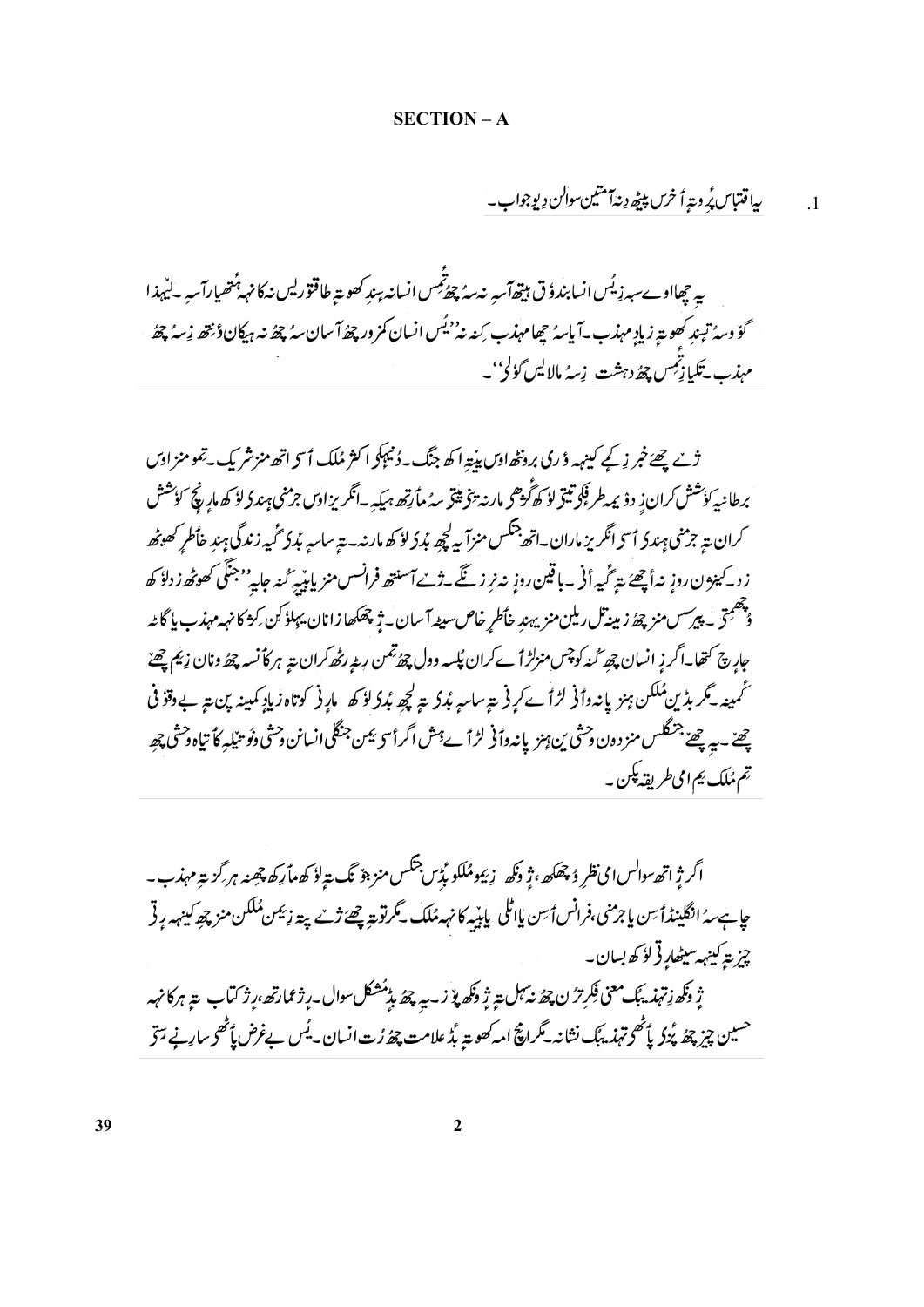یکن سول و یوچواب:  
(i) 
$$
\lambda x 2 = 8
$$
  
(ii) 
$$
\frac{1}{2} \sum_{j=1}^{n} \sum_{j=1}^{n} \sum_{j=1}^{n} \sum_{j=1}^{n} \sum_{j=1}^{n} \sum_{j=1}^{n} \sum_{j=1}^{n} \sum_{j=1}^{n} \sum_{j=1}^{n} \sum_{j=1}^{n} \sum_{j=1}^{n} \sum_{j=1}^{n} \sum_{j=1}^{n} \sum_{j=1}^{n} \sum_{j=1}^{n} \sum_{j=1}^{n} \sum_{j=1}^{n} \sum_{j=1}^{n} \sum_{j=1}^{n} \sum_{j=1}^{n} \sum_{j=1}^{n} \sum_{j=1}^{n} \sum_{j=1}^{n} \sum_{j=1}^{n} \sum_{j=1}^{n} \sum_{j=1}^{n} \sum_{j=1}^{n} \sum_{j=1}^{n} \sum_{j=1}^{n} \sum_{j=1}^{n} \sum_{j=1}^{n} \sum_{j=1}^{n} \sum_{j=1}^{n} \sum_{j=1}^{n} \sum_{j=1}^{n} \sum_{j=1}^{n} \sum_{j=1}^{n} \sum_{j=1}^{n} \sum_{j=1}^{n} \sum_{j=1}^{n} \sum_{j=1}^{n} \sum_{j=1}^{n} \sum_{j=1}^{n} \sum_{j=1}^{n} \sum_{j=1}^{n} \sum_{j=1}^{n} \sum_{j=1}^{n} \sum_{j=1}^{n} \sum_{j=1}^{n} \sum_{j=1}^{n} \sum_{j=1}^{n} \sum_{j=1}^{n} \sum_{j=1}^{n} \sum_{j=1}^{n} \sum_{j=1}^{n} \sum_{j=1}^{n} \sum_{j=1}^{n} \sum_{j=1}^{n} \sum_{j=1}^{n} \sum_{j=1}^{n} \sum_{j=1}^{n} \sum_{j=1}^{n} \sum_{j=1}^{n} \sum_{j=1}^{n} \sum_{j=1}^{n} \sum_{j=1}^{n} \sum_{j=1}^{n} \sum_{j=1}^{n} \sum_{j=1}^{n} \sum_{j=1}^{n} \sum_{j=1}^{n} \sum_{j=1
$$

 $3 \times 2 = 6$ 

 $[P.T.O.$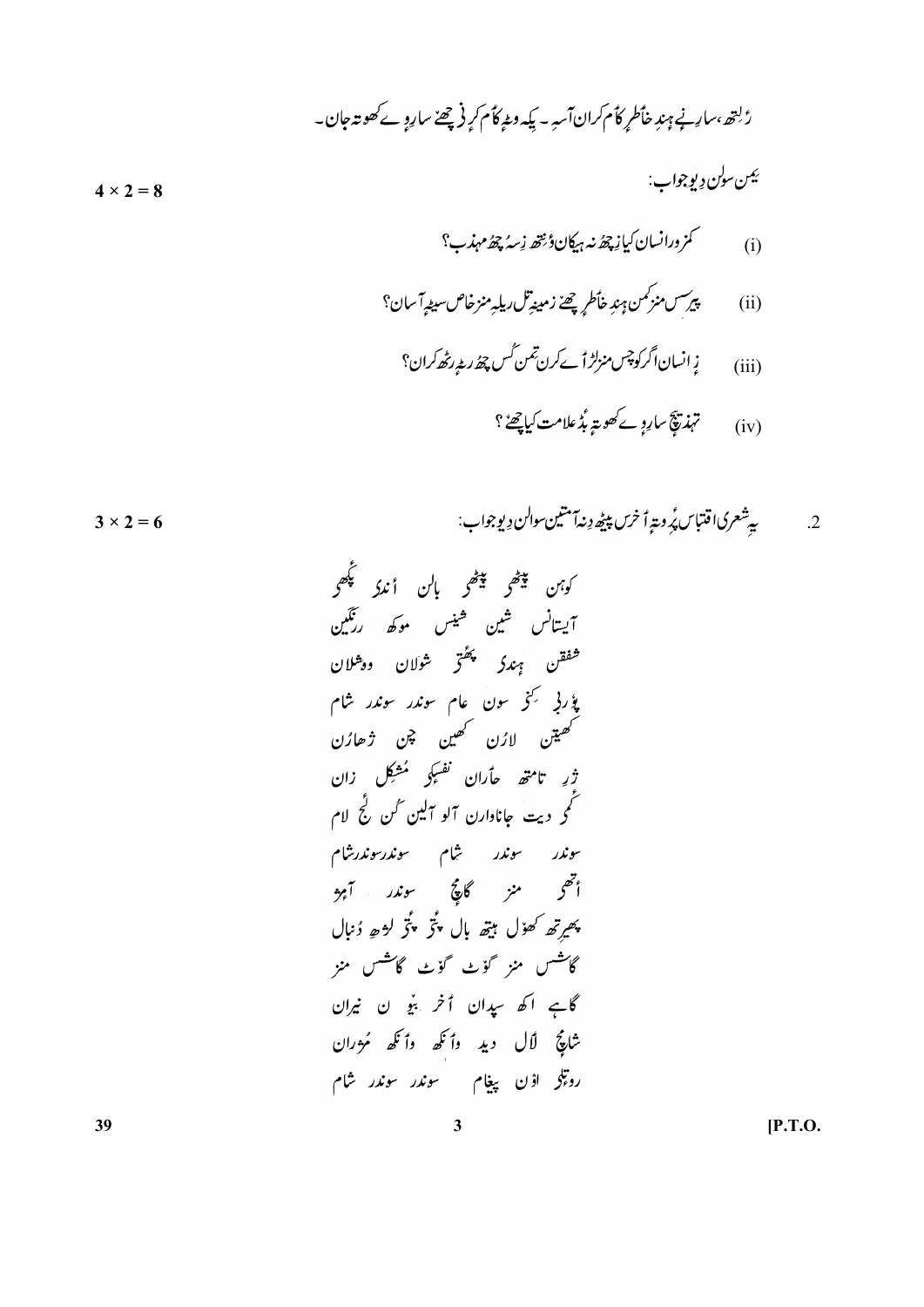(i) *öظيم<sup>م</sup>ىز كقوم*ى
$$
h_{\tilde{g}}
$$
وچىڭ،

(iii) 
$$
T^1 \rightarrow \mathbb{Z}
$$

### $SECTION - B$

3 × 1  
\n3 × 2  
\n(ii) 
$$
\sqrt{4\pi} \sqrt{2}
$$
 (i)  
\n(i)  $\sqrt{4\pi} \sqrt{2}$  (ii)  
\n(ii)  $\sqrt{2}$  (iii)  $\sqrt{2}$  (iv)  $\sqrt{2}$  (v)  $\sqrt{2}$  (v)  $\sqrt{2}$  (vi)  $\sqrt{2}$  (v)  $\sqrt{2}$  (vi)  $\sqrt{2}$  (v)  $\sqrt{2}$  (vi)  $\sqrt{2}$  (v)  $\sqrt{2}$  (v)  $\sqrt{2}$  (vi)  $\sqrt{2}$  (v)  $\sqrt{2}$  (v)  $\sqrt{2}$  (vi)  $\sqrt{2}$  (v)  $\sqrt{2}$  (vi)  $\sqrt{2}$  (v)  $\sqrt{2}$  (vi)  $\sqrt{2}$  (v)  $\sqrt{2}$  (vi)  $\sqrt{2}$  (v)  $\sqrt{2}$  (vi)  $\sqrt{2}$  (v)  $\sqrt{2}$  (vi)  $\sqrt{2}$  (v)  $\sqrt{2}$  (vi)  $\sqrt{2}$  (v)  $\sqrt{2}$  (vi)  $\sqrt{2}$  (v)  $\sqrt{2}$  (vi)  $\sqrt{2}$  (v)  $\sqrt{2}$  (vi)  $\sqrt{2}$  (v)  $\sqrt{2}$  (vi)  $\sqrt{2}$  (v)  $\sqrt{2}$  (vi)  $\sqrt{2}$  (v)  $\sqrt{2}$  (vi)  $\sqrt{2}$  (v)  $\sqrt{2}$  (vi)  $\sqrt{2}$  (v)  $\sqrt{2}$  (vi)  $\sqrt{2}$  (v)  $\sqrt{2}$  (vi)  $\sqrt{2}$  (v)  $\sqrt{2}$  (vi)  $\sqrt{2}$  (v)  $\sqrt{2}$  (vi)  $\sqrt{2}$  (v)  $\sqrt{2}$  (vi)  $\sqrt{2}$  (v)  $\sqrt{2}$  (vi)  $\sqrt{2}$  (v)  $\sqrt{2}$  (vi)  $\sqrt{2}$  (v)  $\sqrt{2}$  (vi)  $\sqrt{2}$  (v)  $\sqrt{$ 

4.  
(i) 
$$
l^{(1)}(u)
$$
  
(ii)  $l^{(1)}(u)$   
(iii)  ${}^{i}\tilde{z}^{(2i)}$   
(iii)  ${}^{i}\tilde{z}^{(3i)}$   
(iii)  ${}^{i}\tilde{z}^{(4i)}$   
(iii)  ${}^{i}\tilde{z}^{(4i)}$   
(iii)  ${}^{i}\tilde{z}^{(4i)}$ 

 $39$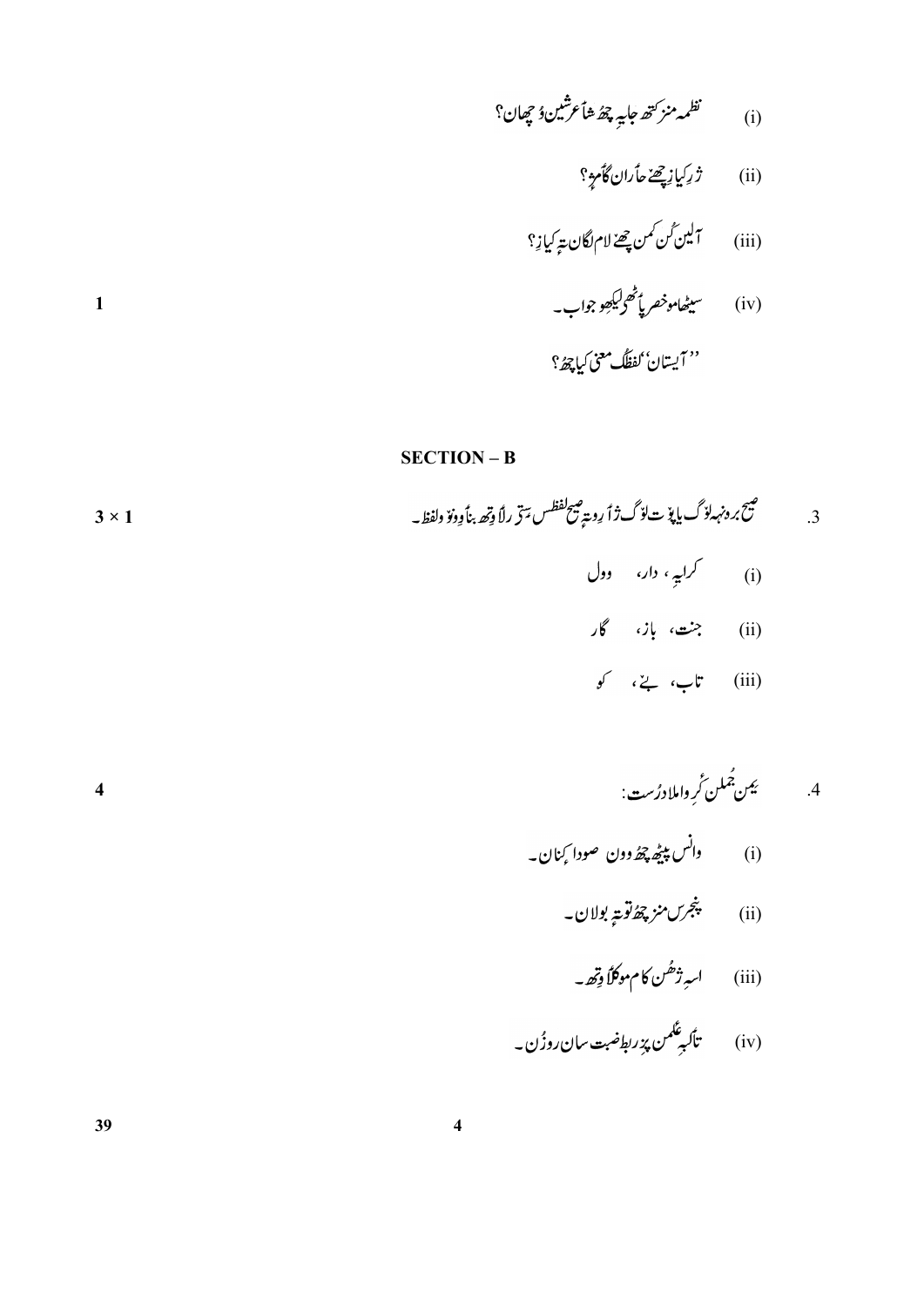- يمن يُملن بدلًا ووسيدا بيعةً مُطاً بق زمانه:  $.5$
- غلام رسول چھُ لِکان۔  $(\bigcup \vec{\mathscr{E}})$  $(i)$
- $(ii)$
- (iii) أَسَرَ كَرْهِ هُولِيگاه ما تامال \_  $(\bigcup \vec{z}$
- (iv) خے کو روروازِ بند۔ (ازکال)
- یم محادر کر دنجملن منزاستعال حرف ژور ـ  $.6$  $\overline{\mathbf{4}}$ ر<sub>ىۋ</sub>رى*ڭە*، زې<sup>ب</sup>و ن<sup>ى</sup>ر،دِل *كر*ُن، كلەدودىگىن، گرِراۇن،كا ژەگ<sup>رەھ</sup>ُن

#### **SECTION - C**

- گنە أ<sup>ك</sup>س عُنوانس پېي<mark>ن</mark>ىك<sub>ى</sub>ھومضمۇن \_  $\overline{8}$  $\overline{7}$ ۔<br>سنشیر ہُند وندِ بَتُہُندسکوٗ ل، بڈشاہ
- ځېندس سکۈلس منزا وتعلیمه مُنداسپیکٹر دورس۔اتھ مُتلق کیکھور پورٹ۔ .9 6
- بارس<sup>لیک</sup>ھو چ<sup>خ</sup>ھ منز<sup>گش</sup>یر منزموسمُک حال۔  $.10$ 6
	- 5  $[$ P.T.O.

39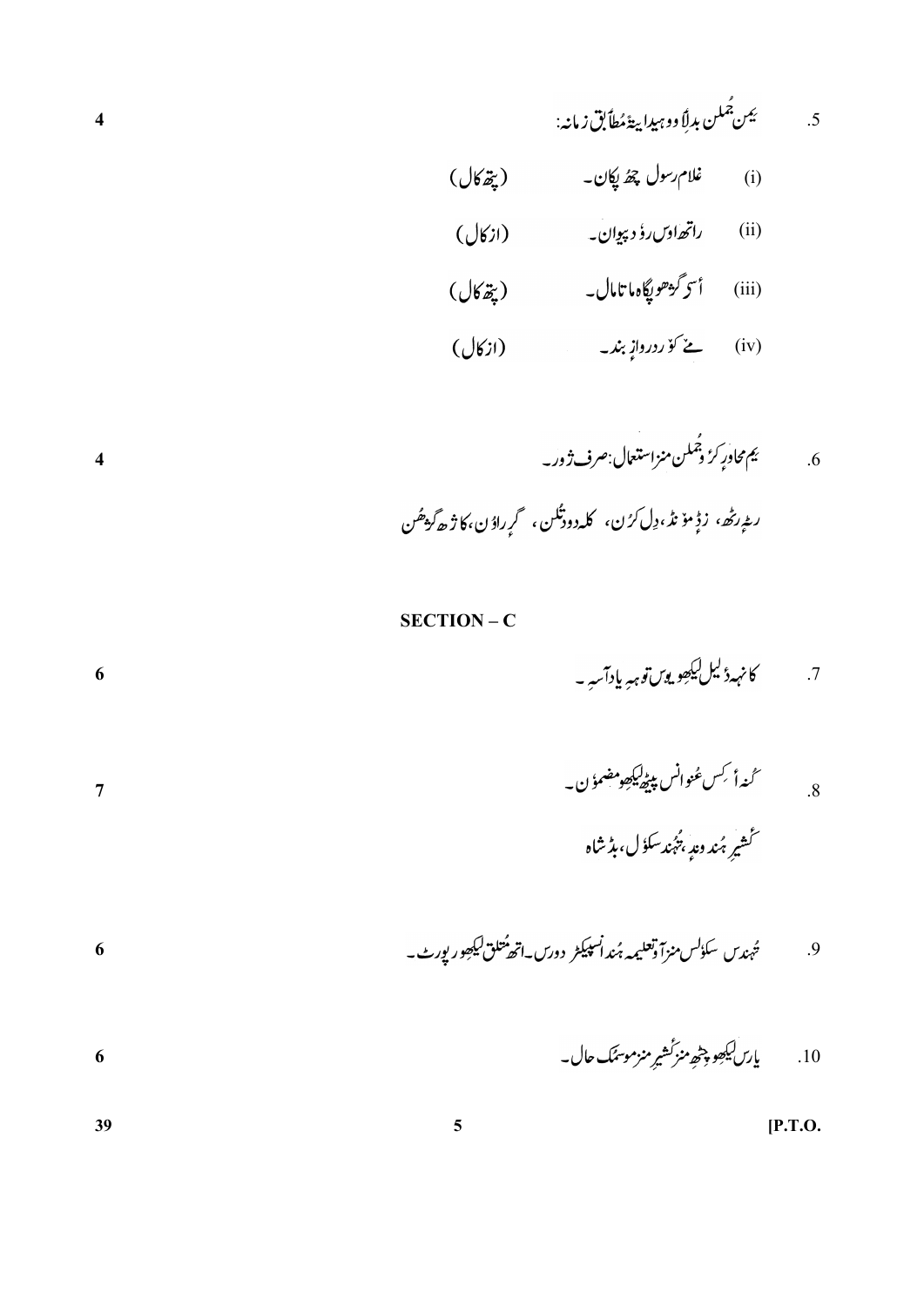ېردىن مىلىق كياچۇ ھىن شہن لي<sup>ۇ ك</sup>َھُت؟  $(iii)$ 

(iv) 
$$
W_1 = \sqrt{2\pi} \int_0^\infty t^2 e^{i\omega t} \, dt
$$

$$
(\mathrm{v})
$$

- (vi) سىسىسىكىيان<sub>ى</sub>وۋى<sup>،</sup> بالعنت يىتھەتماشىس يىمبك
	- (vii) بېسل شاه کیاتھىچىت اوس لۈکن کران''؟
	- (viii) جنگ کرن والین ونوامہذب ِ کِنہ دِحشْ؟

يمن سوالن دِيوجواب - (صرف پانژن)  $.12$  $5 \times 2 = 10$ 

- ''وولو ہاباغوانا''نظمہ منز کیا دُعاچھُ وطُخِہِ بِحاً پی مُتلق منکنہ آمُت؟  $(ii)$ 
	- يتھ *مصرت کُرِ د*ضاحت' <sub>اسب</sub>ر ماجبرگشير هُند دُبنِه سِرامارِ''۔؟  $(iii)$

39

 $5 \times 2$